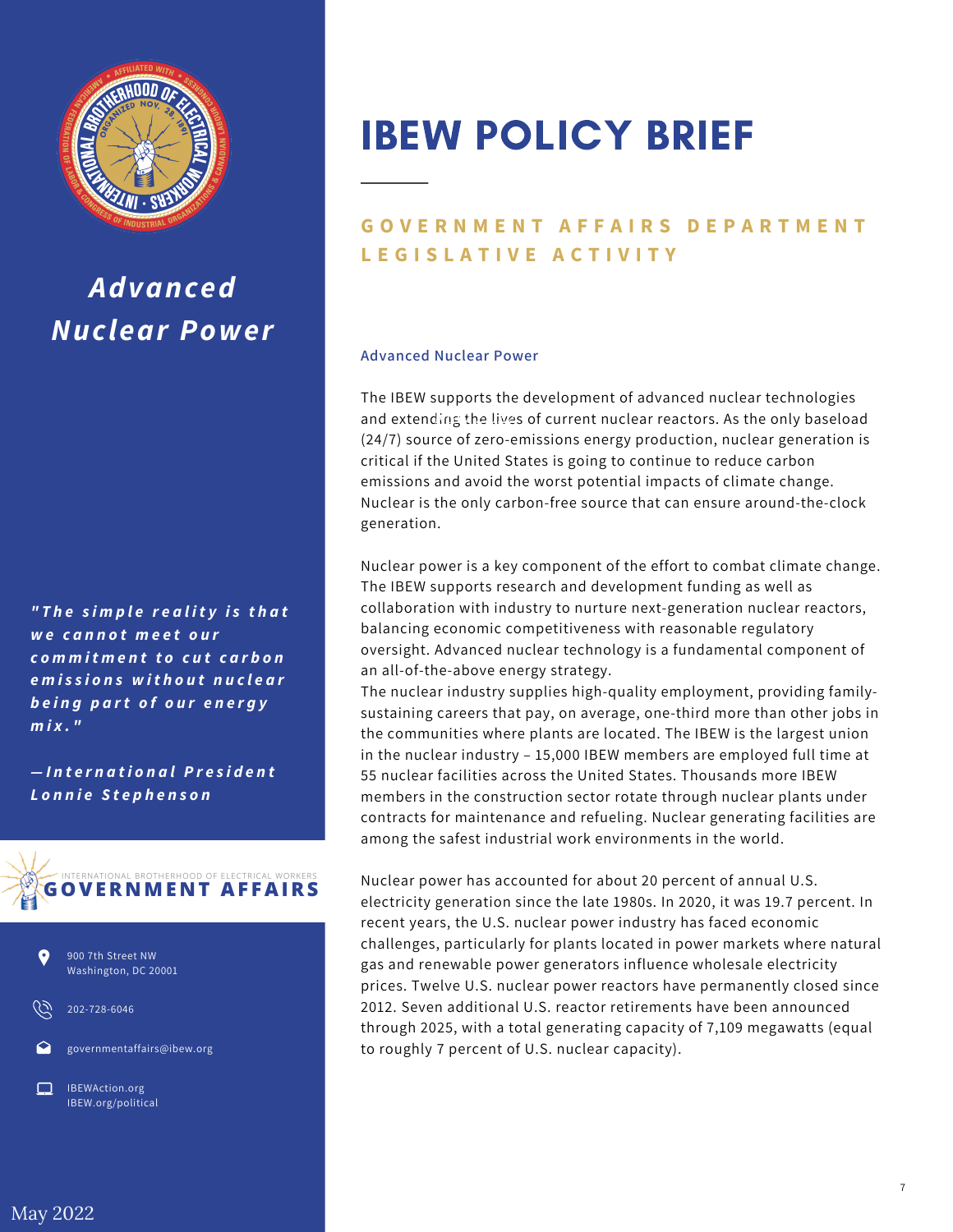#### **Recent Developments**

#### Nuclear's Future: Nuclear Energy Provisions in the Bipartisan Infrastructure Law

The Biden administration has identified the nation's current fleet of nuclear power plants as vital for achieving the national goals of a net-zero electricity sector by 2035 and net-zero emissions economy-wide by 2050. The Bipartisan Infrastructure Law (BIL) includes several nuclear energy-related provisions, including support for keeping nuclear power plants online that are facing economic hardship through the Department of Energy (DOE)'s new Advanced Reactor Demonstration Program (ARDP).

The BIL established a \$6 billion civil nuclear credit program designed to preserve the existing nuclear fleet and prevent premature shutdowns of nuclear power plants. This provision is expected to help preserve the U.S. reactor fleet and save thousands of high-paying jobs across the country. The law provides \$6 billion through 2026 (\$1.2 billion per year). Under this program, owners or operators of commercial U.S. reactors can apply for certification to bid on credits to support their continued operations by showing the reactor is projected to close for economic reasons and that closure will lead to a rise in carbon emissions.

The BIL recognizes the contributions of our nation's existing nuclear reactor fleet in providing reliable, clean power to millions of households and supports continued operations of these clean energy sources and the nearly 100,000 U.S. jobs in the nuclear industry.

#### Reliability for Uncertain Times

While the United States implements more intermittent renewable power, primarily from solar and wind, the need for reliable baseload generation will grow. Several episodes of severe weather in recent years, from polar vortexes to tripledigit summer heatwaves, have revealed the need for the zero-emission baseload generation that nuclear power provides.

If all existing nuclear reactors were to run for 80 years instead of 60 years, CO<sub>2</sub> emissions would be reduced by 3.5 billion tons through 2050. Given that electricity demand is expected to rise significantly in the coming decades, the need for such clean and reliable electricity is paramount.

#### A Permanent Place for Waste

Critical to the future of the nation's nuclear sector is opening a permanent repository for spent nuclear fuel. More than 88,000 metric tons of spent nuclear fuel sitting at 121 temporary sites in 39 states across the country. Going back to the late 1970s, the IBEW has endorsed legislation that ensures central storage, safe transportation and permanent disposal of spent nuclear fuels.

The Department of Energy has announced a search for willing communities to store the nuclear waste after abandoning the decades-long effort to designate Nevada's Yucca Mountain as a repository following local opposition. A permanent geologic repository would help boost support for nuclear generation as a foundational part of our nation's energy portfolio. It is also necessary to ensure public support for the next generation of advanced nuclear reactors that we hope will come online in the near future.

In the interim, the IBEW supports opening a temporary facility to store spent nuclear fuel safely. An interim facility would allow for the redevelopment of shuttered nuclear plants, bringing economic revitalization, tax revenue and jobs to working families and communities that have been hard hit by the closures. Many closed nuclear stations are ideal sites for future development of other forms of electrical generation, including renewables, due to existing electrical transmission infrastructure.